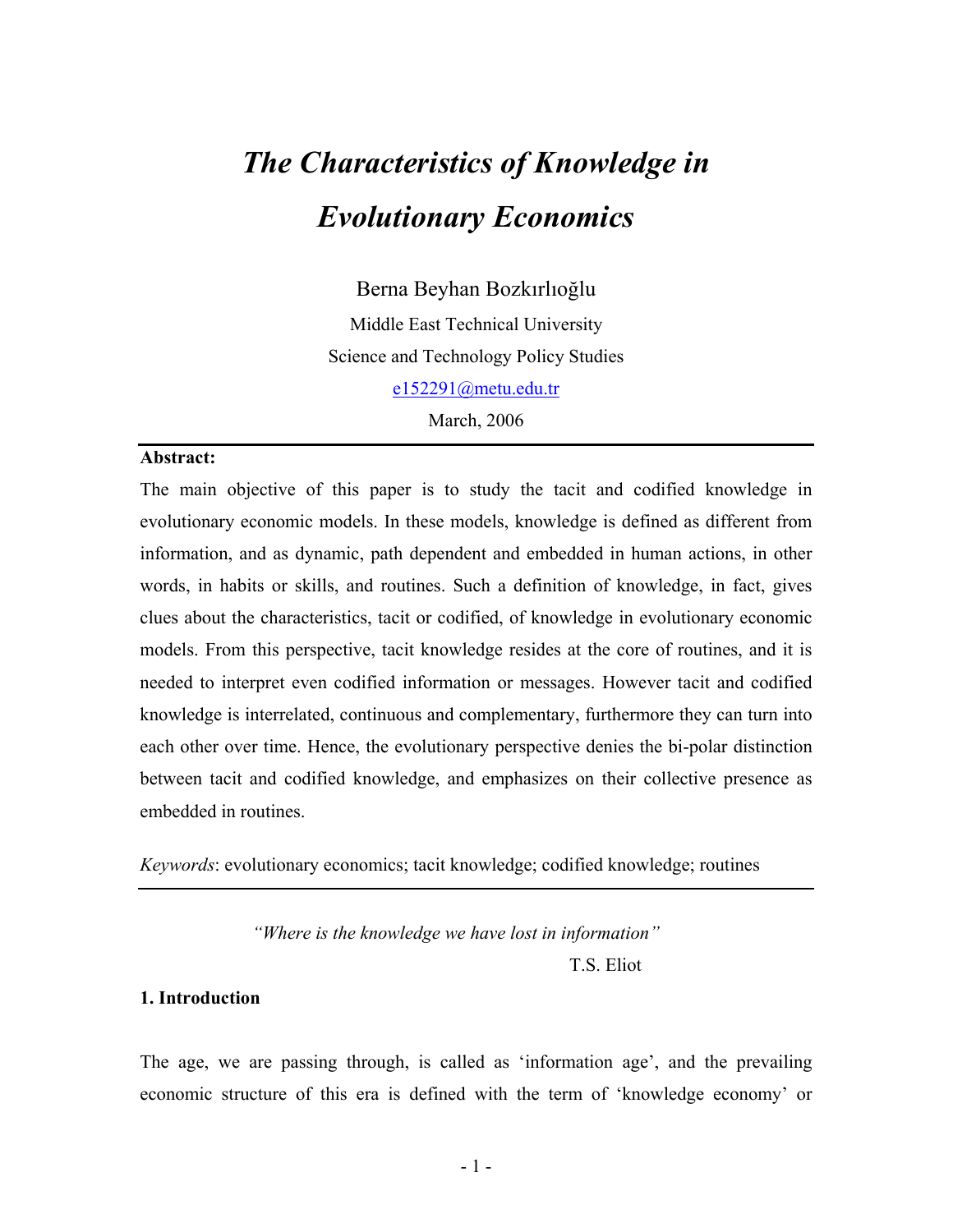'knowledge – based economy'. Knowledge – based economy rationale is based on the argument that in our globalizing world, knowledge is the most strategic source for competition (Asheim and Coenen, 2005, 1174). Despite the given importance to knowledge and its role in economy, it is important to notice the limitations of what is referred by the term of knowledge in general economic understanding. Many supporters of knowledge-based economies, while deciding on the degree of knowledge-intensity in any economy, refer to high-tech industries or how intensively information and communication technologies (ICTs) are used.

The main presupposition behind the given importance to ICTs in this era as the basis of the knowledge-based economy can be found in the interchangeable usage of two terms; 'information' and 'knowledge'. In traditional understanding, knowledge is treated as a mere 'information-processing'. However, to emphasize differences between these two terms is necessary to understand the importance of knowledge in the economic structure, and how and in which conditions knowledge is produced in parallel with information. Knowledge is the essence of not only the economy of our age but also previous economies, "so-called primitive economies have relied upon the know-how of producers and consumers in order to make a living possible in adverse and difficult environment" (Lundvall and Johnson, 1994, 24). Cooke (2002, 3), in a similar manner, argues that all human activity involves knowledge, and therefore, "all economies are knowledge economies".

This paper is based on a pre-acceptance of that information and knowledge are interrelated and complementary, however, in the main sense, different notions. Towards a broader understanding of the role of knowledge in any economy, it is needed to state these differences and also complementarities between these notions. However my original aim, in this paper, is not to over emphasize the differences between information and knowledge; but to put these differences in a meaningful context to understand the economic value of knowledge. In this paper, the difference between information and knowledge is used a mere guidepost to stress on how different understandings of knowledge and information bring about changes in the understanding of economic value of knowledge, and its creation. Therefore stressing on differences between knowledge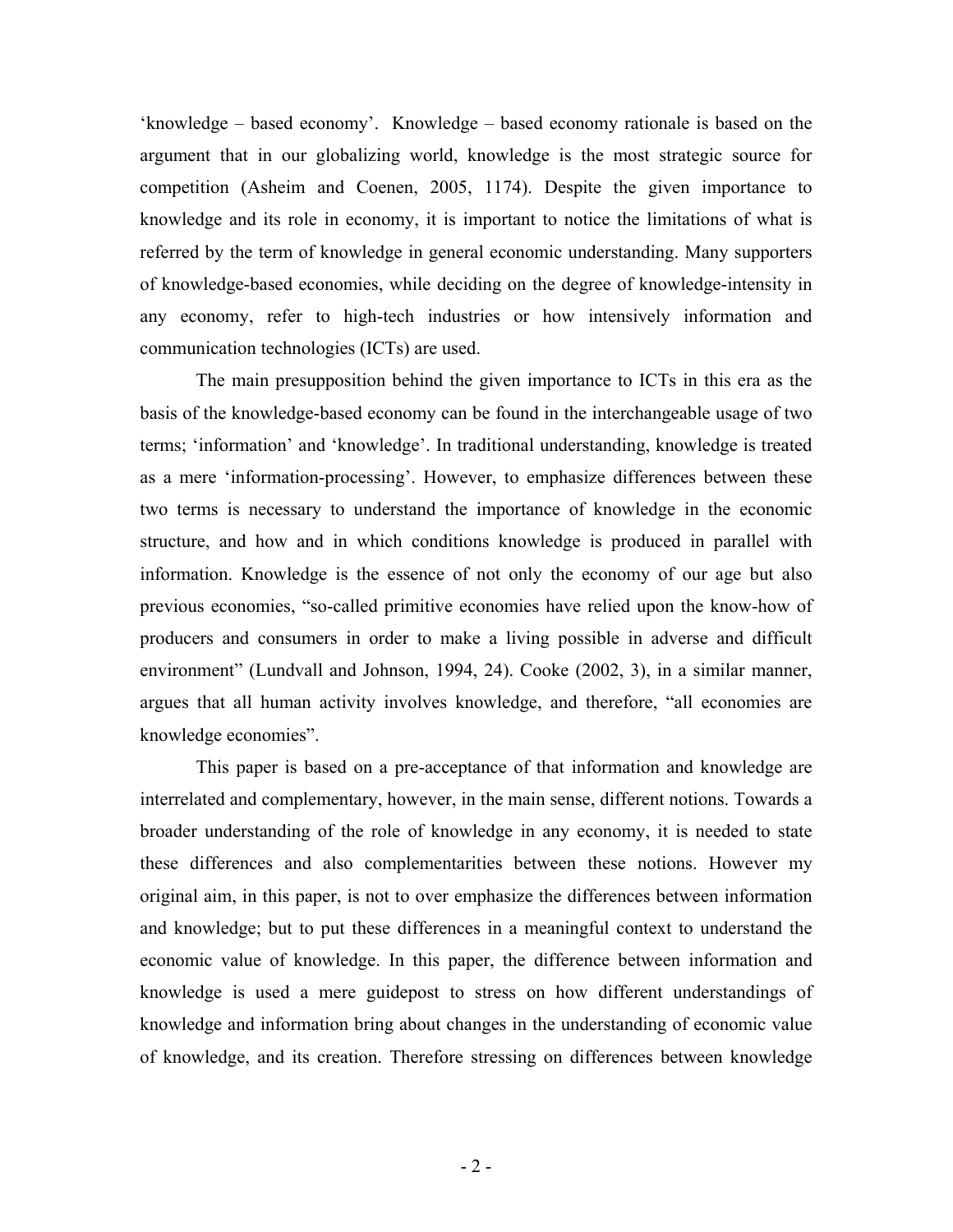and information will be used as a reference point to indicate one of the main deviations of modern economic perspectives from traditional ones.

After all, the main purpose of this paper is to discuss the notion of knowledge, its characteristics, tacit or codified, and its economic value from one of the modern economic perspectives, namely evolutionary economics. Even though the term of evolution is broader to be used in different disciplines from biology, sociology, psychology to economics, in consideration of the limits of this paper, this discussion will be restricted with the frame of evolutionary economics, yet it is broad enough. Through out this paper, I will try is to reclaim the fundamentality of knowledge and its tacit and / or codified characteristics in evolutionary economic models, and the possible theoretical and practical implications of how evolutionary economic models restate the knowledge in general economic structure.

In this paper, first the differences between data, information and knowledge will be stated. In the third part information and knowledge will be discussed from traditional economic perspectives, mainly neo-classical economy. In the following part these notions will be articulated from an evolutionary perspective. In the fifth part I will try to answer the question of where knowledge resides from an evolutionary viewpoint. Next part will discuss the tacit and codified characteristics of knowledge in evolutionary economics. In the following part, routines, knowledge, processes and firm competences will be articulated in relation to each other. Part eight concludes the article.

# **2. Data, Information and Knowledge**

Before starting to discuss the importance of knowledge and the role of tacit and codified knowledge from an evolutionary perspective, it is needed to state the differences between data, information and knowledge.

Data can be treated as originating in discernable differences in the physical world in terms of time, space and energy (Boisot and Canals, 2004, 46). It is fact that an agent receives a lot of stimuli from the outside world but an agent registers not all of which as data. On the other hand, "information may be defined as data relating to states of the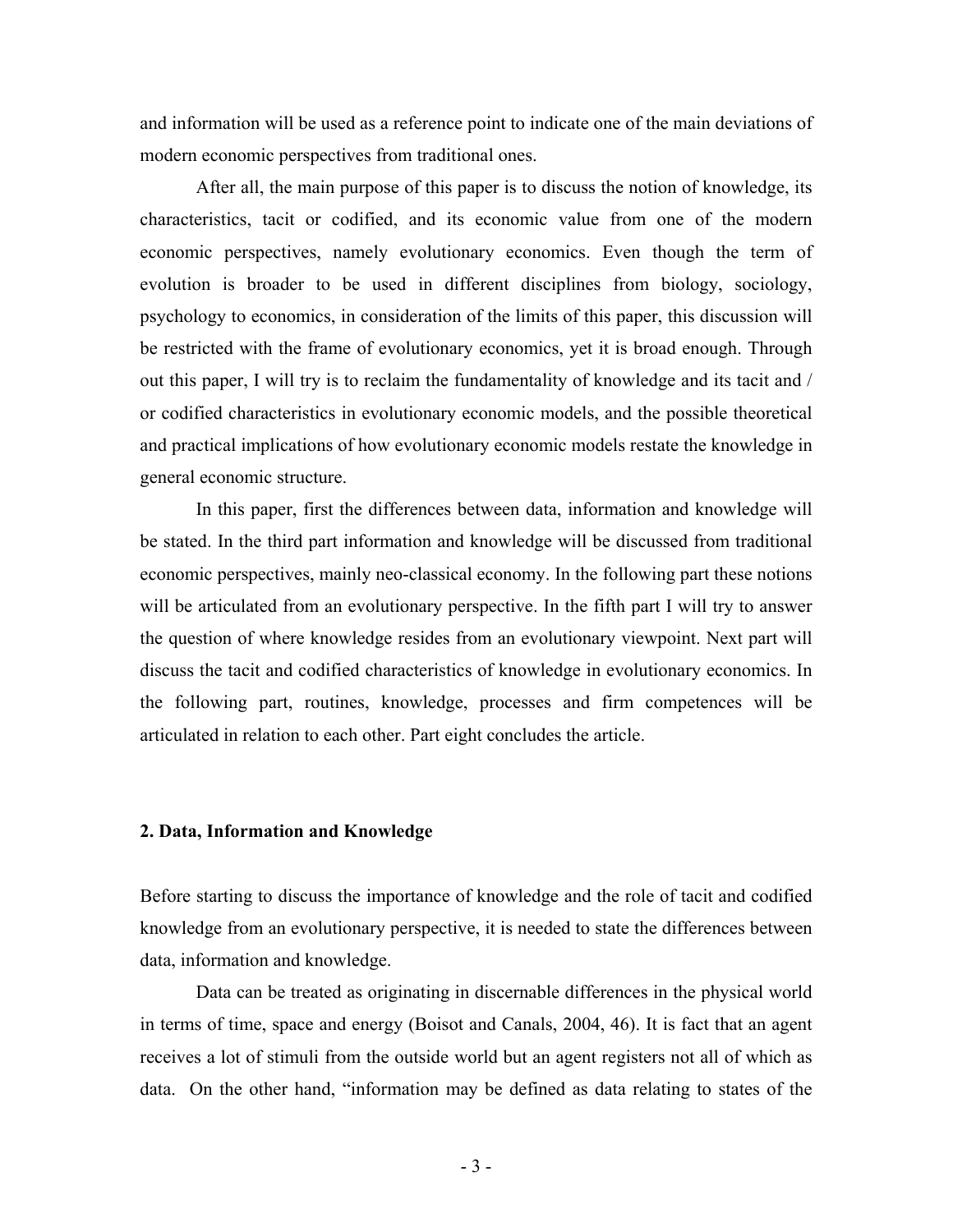world and the state-contingent consequences that follow from events in the world that are either naturally or socially caused" (Fransman, 1994, 714). Information can be evaluated as a flow of messages that initiates and formalize knowledge. Even though knowledge is created and organized by the flow of information, it is anchored on the commitment and beliefs of its holder. This perspective on knowledge emphasizes on the relation of knowledge to human action (Nanoka, 1994, 15). Since knowledge is related to human action and commitment, knowledge can be understood as socially constructed (Kogut and Zanger, 1992, 385).

It can be drawn from the definition of information and knowledge that information can be interpreted in relation to knowledge, and information by itself refers to nothing without knowledge, which is needed to interpret information. As argued by Dretske (1981, 86), "[the] information a person receives is relative to what he or she knows about the possibilities at the source". As stated by Nonaka (1994, 17), a person cannot understand the meaning of information without some frame of value judgment. According to him, the meaning of information changes according to the aim of a system and the context, therefore "the activity of knowing and understanding… occurs in the context of purposeful activity" (ibid.). Therefore, knowledge is associated with a process that involves cognitive structures which can assimilate information to put that information into a wider context (Howells, 2002, 872). In this sense, such an understanding of knowledge and knowledge processing is incompatible with mechanistic information processing models. In these models, the mind is defined as a fixed capacity device for converting meaningless information into conscious perception (Nonaka, 1994, 17). As it is also emphasized by Frasman (1994, 716), information is a closed-set but knowledge is essentially open, hence knowledge cannot be analyzed in terms of the information processing paradigm.

Howells (2002, 872), on the other hand, emphasizes on the dynamic character of knowledge. According to him, knowledge is a dynamic framework or structure and, through this process information can be stored, processed and understood. Howells (ibid.) also states that memory is the fundamental component of knowledge; "an enduring brain state… must exist to allow the bridging of the time gap between events that have occurred and any claim to know about them".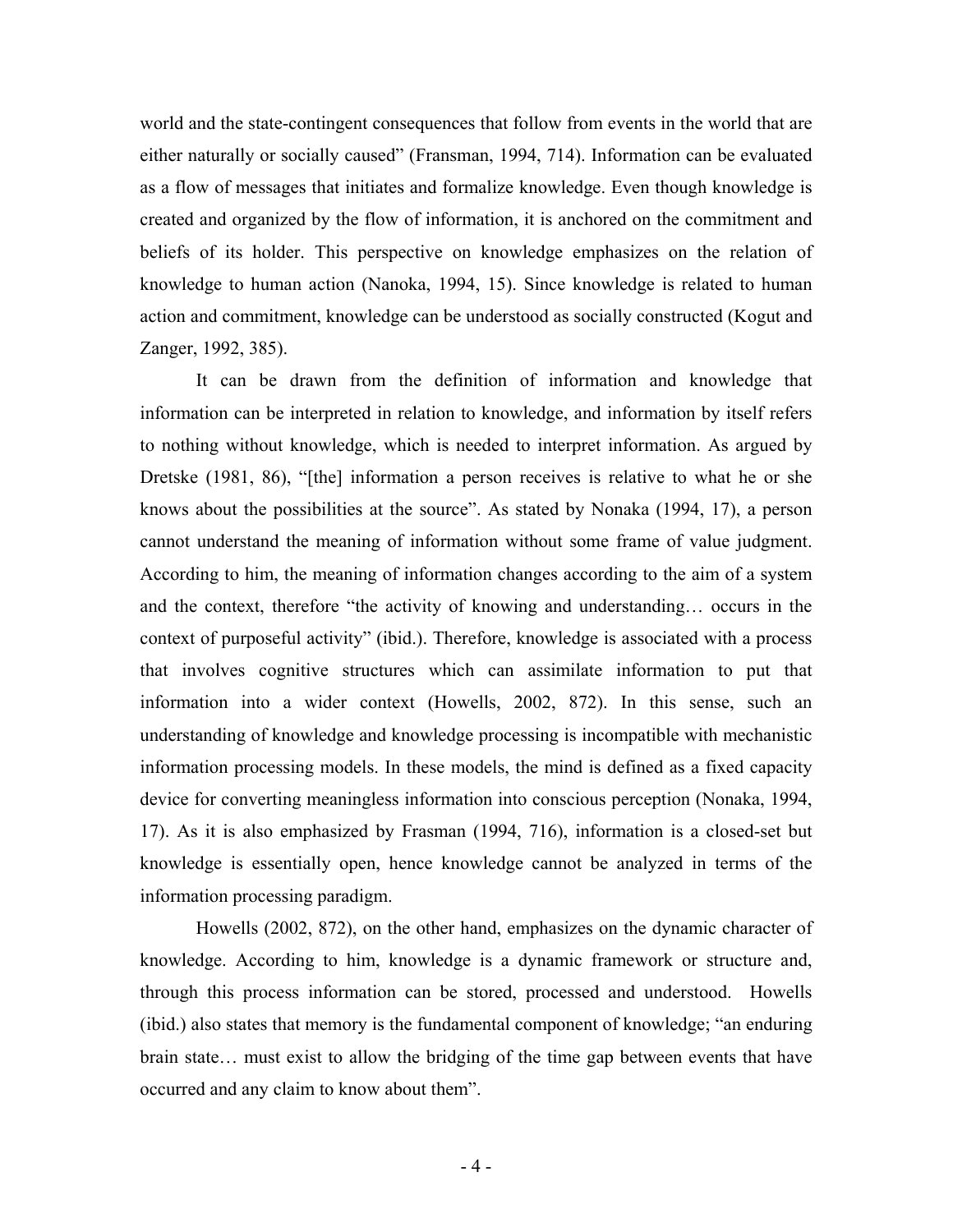To sum up, it can be stated that knowledge and information are complementary, interrelated but very different notions. First of all, knowledge is a prerequisite to understand, interpret and store any kind of information. Information is a closed-set and hence static, at least in any given moment, whereas knowledge is open, dynamic and context specific. As emphasized by Howells (2002), since knowledge needs memory, it is not only context specific but also path dependent.

### **3. Knowledge and / or information in traditional economic models**

In traditional economic models, there is no inclination to discuss the notions of knowledge and information, and the differences, interrelations and complementarities between them. In this literature, the terms of information and knowledge are generally used interchangeably.

In the economic system of Adam Smith, there are two mechanisms. The first one is related to division of labor and the use of specialized knowledge, the second mechanism is the market which drives "the growth of knowledge by restructuring the system of knowledge" (Potts, 2001, 414). In this traditional economic model, knowledge is seen as a mechanism just like the market.

On the other hand, in neo-classical economic models of the twentieth century, the economic system is reduced to a market mechanism which "is a rule system for communicating price information" (ibid., 415). Therefore, in neo-classical economic models, the market is "viewed as an information-processing mechanism" (ibid., 414). This is why knowledge and information are used interchangeably and static. In neoclassical sense, since the market is an information processing mechanism, by definition, it is a closed-mechanism. "In a closed – form mechanism, knowledge is either a synonym of information or it is meaningless" (ibid., 417).

One of the main assumptions behind these traditional economic models is that knowledge is embedded in capital goods (Saviotti, 1998, 843). This assumption can easily be observed in technology policies employed by governments in these days on the issue of digital divide. Governments expect that investment on capital goods, such as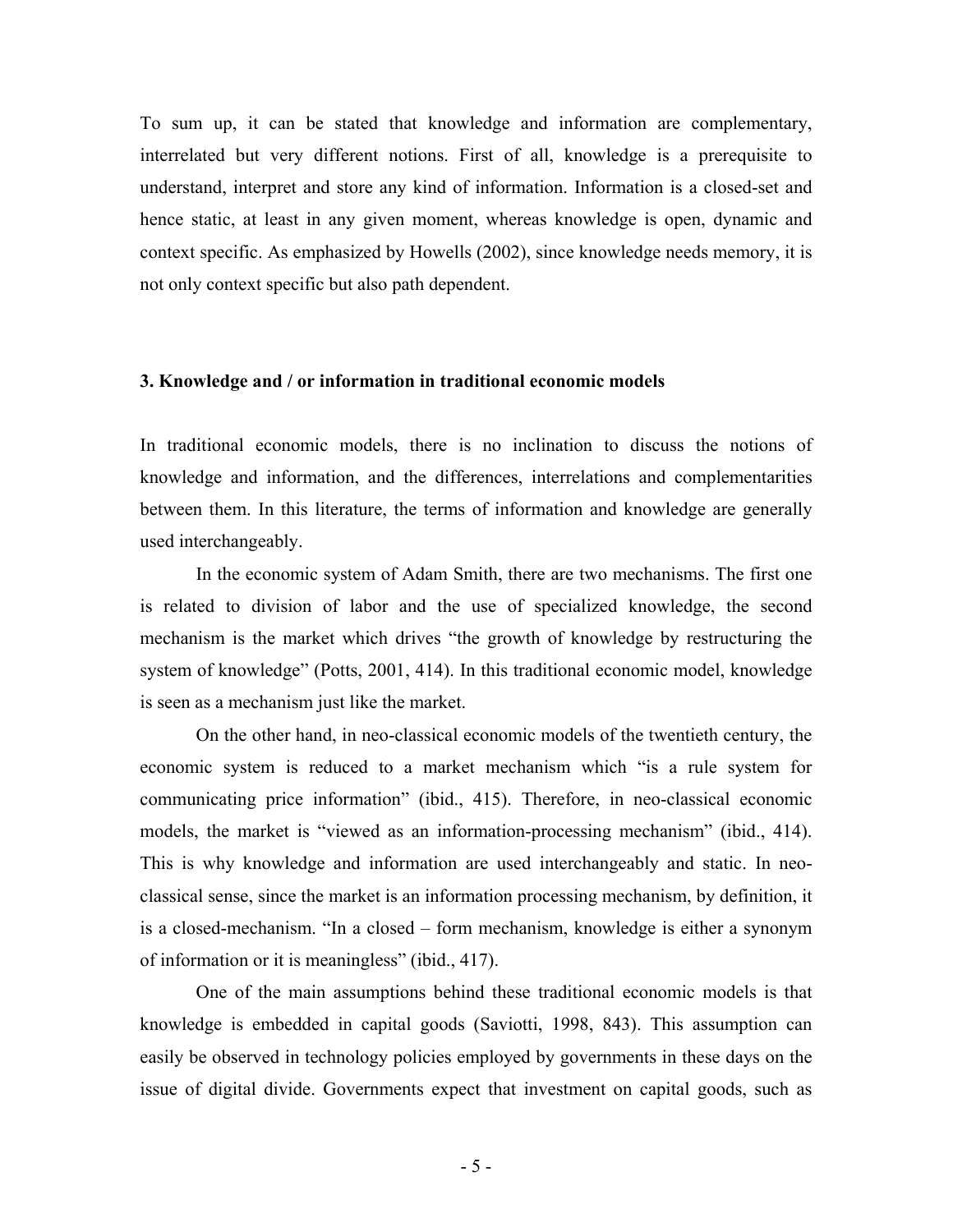facilities enabling internet connection or information and communication technologies, by themselves, is adequate to solve the problem of digital divide and information imperfections, and to bring about the desired economic and social development.

Another traditional assumption of neo-classical economics is based on the idea of perfect information. These economic models focus on individuals and prices as the principle source of market information (Lambooy, 2005, 1139), and assume that all agents in the market share the same information, and act in a fully rational manner (ibid., 1141). In these models, market economies are composed of "autonomous mildly selfreflective individuals optimizing their objective function subject to constraints, and these individuals have been assumed to know what they wanted and to know their environment" (Paquet, 1998, 344). Since neo-classical economic models equate information and knowledge, and ignore the cognitive dimension, the economists in this discipline think of "knowledge as a public good which is easily produced and diffused" (Cowan, Jonard, Özman, 2004, 469) and it is "impossible for its creator to prevent it being used by economic agents who do not pay anything in exchange for it" (Saviotti, 1998, 875). In neo-classical paradigm, information (or knowledge) is available to every individual agent in the market, and an agent makes its choice to optimize its objective function according to this available information in the market. The decision-making process, in this paradigm, is fully rational.

 The three assumptions of neo-classical economic models, namely (i) perfect information, (ii) perfect competition, and (iii) focus on resource allocation in a static environment, create many problems for economists to struggle. Some economists prefer to be stuck into the assumptions of neo-classical economics, and try to make some slight amendments in traditional analytical tools of this economic perspective. On the other hand, some economists have left the presuppositions of neo-classical economic models "in favor of the study of adaptive or Schumpeterian efficiency and chaotic evolutionary processes" (Paquet, 1998, 344-45).

Ronald Coase and Oliver Williamson are among the people who follow the first way to struggle with the problems created by neo-classical assumptions. According to Williamson, modern enterprise is a response to "market imperfections" (Lazonick, 2002, 6). Even though he accepts the role of cognitive abilities and behavioral incentives in an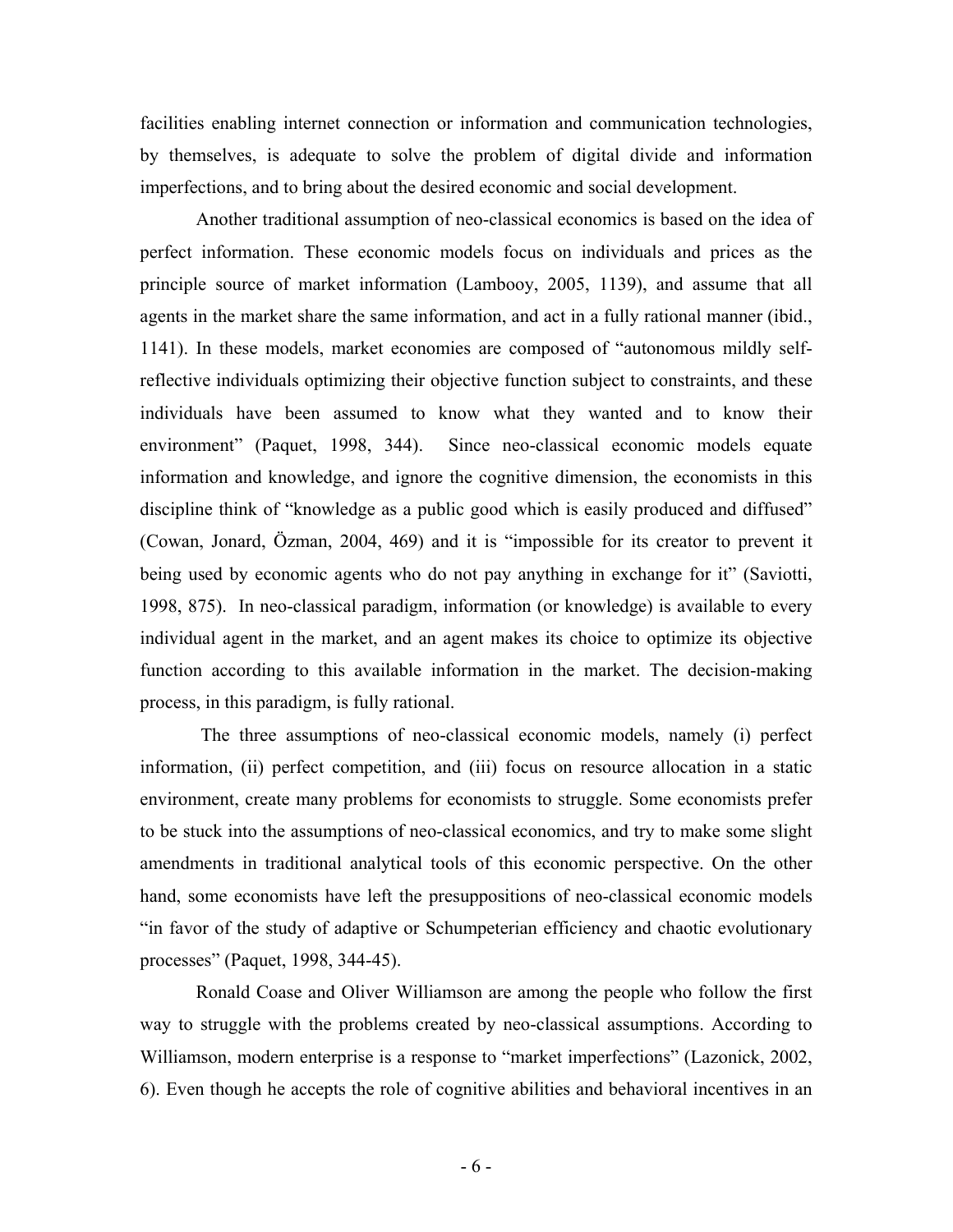organization, he does not step forward from constrained-optimization methodology to analyze the cognitive abilities and behavioral incentives (ibid., 12). He accepts that "in entering into transactions, economic actors have incomplete access to information and a limited ability to absorb that information to which they do have access" (ibid., 9), however he presupposes that "cognitive, behavioral and technological conditions as given", and he tries to find an answer the question of "how those who control corporate resources optimize subject to these conditions as constraints" (ibid., 12).

After all, it can be summarized that in neo-classical economic tradition, knowledge is reduced to information, they are synonyms and used interchangeably. Reasons for this attitude mainly based on the argument that market is just a mechanism to exchange price information, it is closed and static, and moreover the information in the market is available to every agent in the market as unbounded, costless and unbiased. In this tradition, information is fully available to agents, and information imperfections are constraints for agents to optimize their objective functions.

However, evolutionary perspective in economics appreciates the difference between information and knowledge, and treated knowledge as a social product and endogenous to the agent. In evolutionary perspective, "knowledge generation and accumulation are also seen as endogenous components of economic development" (Saviotti, 1998, 843). In this respect, knowledge has a central role in evolutionary economic models as a crucial part of competence-building process which is necessary to be competitive in the market. In the next section the role of knowledge in evolutionary perspective will be discussed in detail.

#### **4. Knowledge in evolutionary models**

Dugger and Sherman (2000, 7) restate the fundamental dimensions of evolutionary perspectives. They emphasize that evolution means, first of all, "not only incremental change in all aspects of society, but also structural change in the basic institutions and relationships of society". Second, evolution means endogenous change; the change is created by internal dynamics rather than external causes. Third, evolution is not a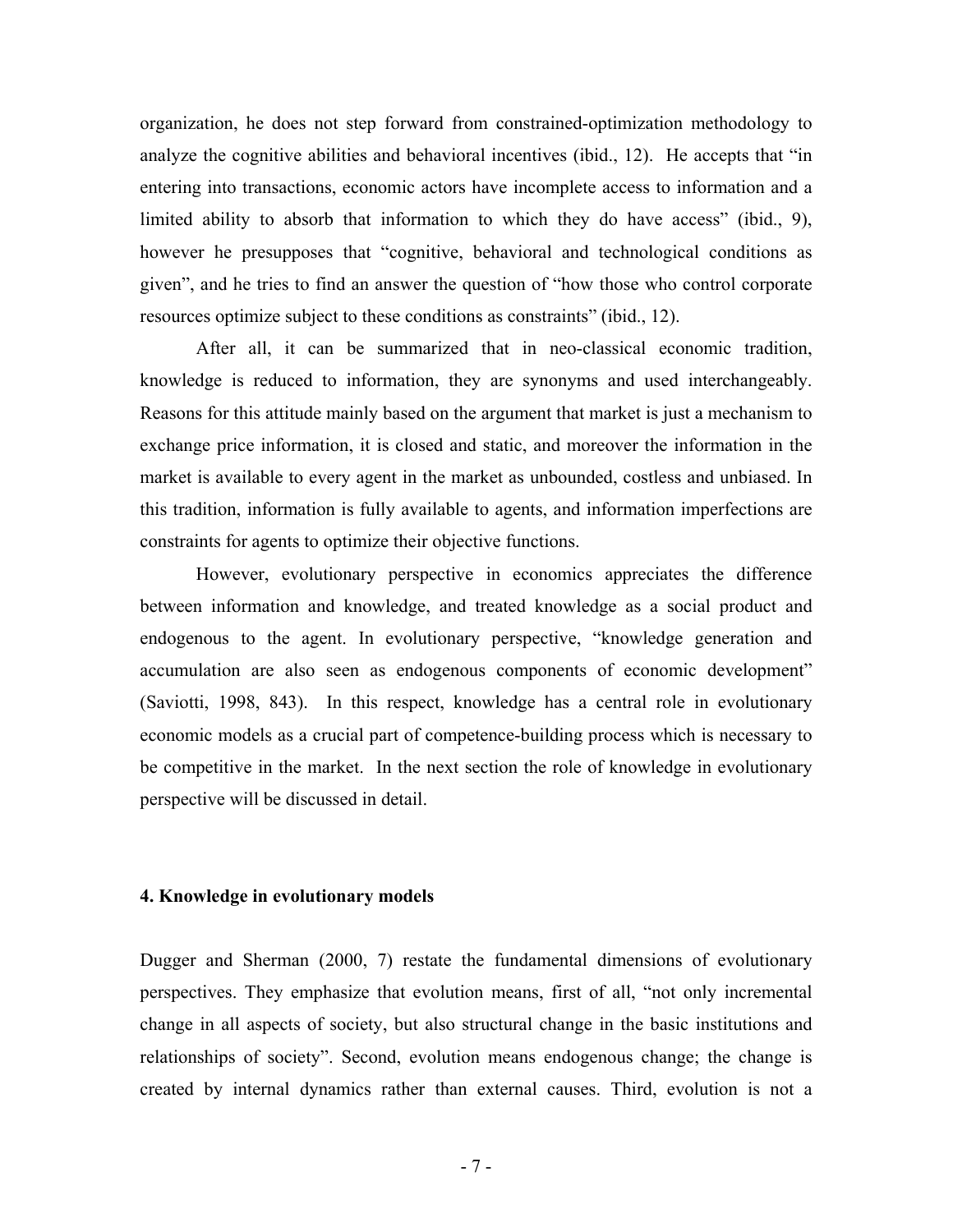consequence of a single factor, but instead, of "the operation of the relationships of the whole of society". Finally, evolution involves conflict between groups, especially in all stratified and class divided societies.

Even though evolution is a biological term, this does not mean that evolutionary perspectives are consequences of "biological reductionism or imperialism" (Hodgson and Knudsen, 2004, 284). Darwinian mechanisms, which are referred in evolutionary perspectives, do not always mean the process of genetic variation and selection; however evolutionary perspectives share "the common features of variation, inheritance and selection" (ibid.).

According to Klaes (2004, 360), "at its object level, evolutionary economics refers to evolutionary phenomena", because it deals with endogenously caused change. Besides its concern with endogenous change, evolutionary economic models also concern the three processes of evolution, namely, selection, inheritance and selection (Metcalfe, 1998, 22). However Metcalfe emphasizes on two additional processes: replication and interaction (ibid., 30).

Before any discussion on how knowledge can be resided in these processes, it is preferred to restate the differences between neo-classical and evolutionary economic models in terms of knowledge and information. Different from neo-classical economic models, evolutionary economics describes a dynamic world. The general concept of evolutionary theory covers an attention to variable or a set of variables that changes over time and "a theoretical quest" towards "an understanding of the dynamic process behind the observed change" (Nelson, 1995, 54).

Evolutionary economics emphasizes on the importance of structures and contexts, and accepts the interaction between individuals and groups of individuals (Lambooy, 2005, 1140). Hence, in this perspective the knowledge is a consequence of interaction between individuals and groups of individuals, and between individuals and their environment. Evolutionary economic models, while denying the argument that firms gradually evolve towards a more profitable ways of doing things, and towards an equilibrium, emphasize on four major considerations: "variety, behavioral continuity, profit-induced growth and limited path dependency" (Nelson and Winter, 2002, 27).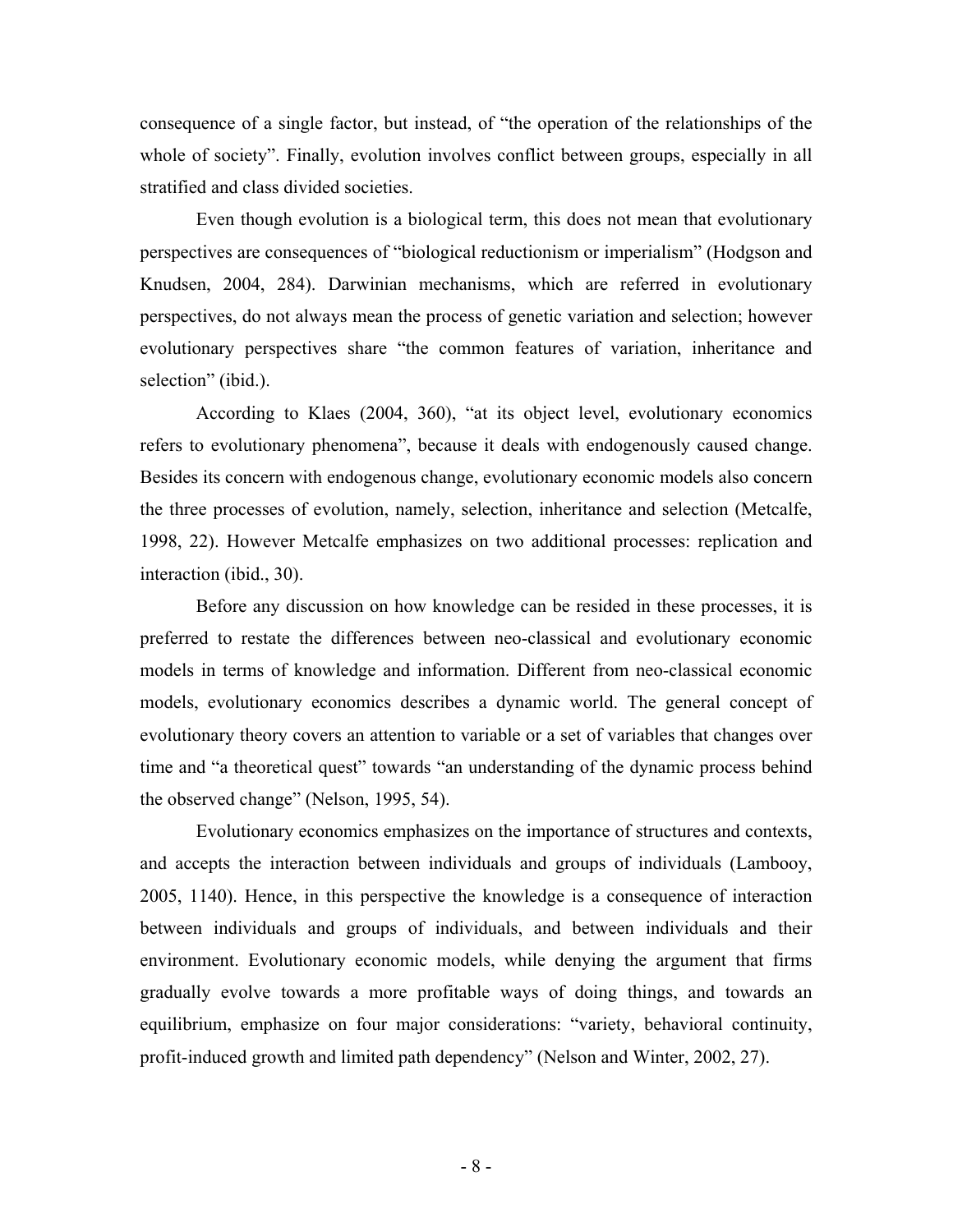As it is noted before, neo-classical economic models emphasize on the rationality of choice. In this sense, the neo-classical economic models treated rationality as undifferentiated and inherent in all actors in the market. However, the evolutionary economics argues that real actors do not have the vast computational and cognitive powers to employ optimization – based theories (ibid., 29). In evolutionary theory, rational decision making processes are replaced by experimental ones, and in such a case the search for rationality reflect to the inferior choices (Metcalfe, 1994, 933). Therefore competences of agents in evolutionary approach are based not on rationality but on skills and routines which are learned and perfected through practice (Nelson and Winter, 2002, 29).

## **5. Where does the knowledge reside?**

The question of where the knowledge resides depend on the level of research. From the stand point of evolutionary economics, the levels of research can be restricted with two: individual and organization. Hodgson (2004, 286-87) put habits as the repository of knowledge on the individual level, and he claims that through replication of habits, which are the basis of reflective and non-reflective behavior, and repositories of potential behavior, tacit or other kind of knowledge is transferred from person to person. Hodgson (2004) accepts that the knowledge resided in habits has both tacit and codified dimensions.

On the other hand Nelson and Winter (1982) put skills as the repository of knowledge on individual level. While studying on individual skills, they highlight three distinctive features of individual skilled performance. The first feature they emphasize is that skills are programmatic, "in that [skills] involve a sequence of steps with each successive steps triggered by and following closely on the completion of the preceding one" (ibid., 73). The second one is important for our aim to understand the importance of tacit knowledge in evolutionary perspective, because it emphasizes on the tacit character of the knowledge underlying a skillful performance. "The performer is not fully aware of the details of the performance and finds it difficult or impossible to articulate…" (ibid.).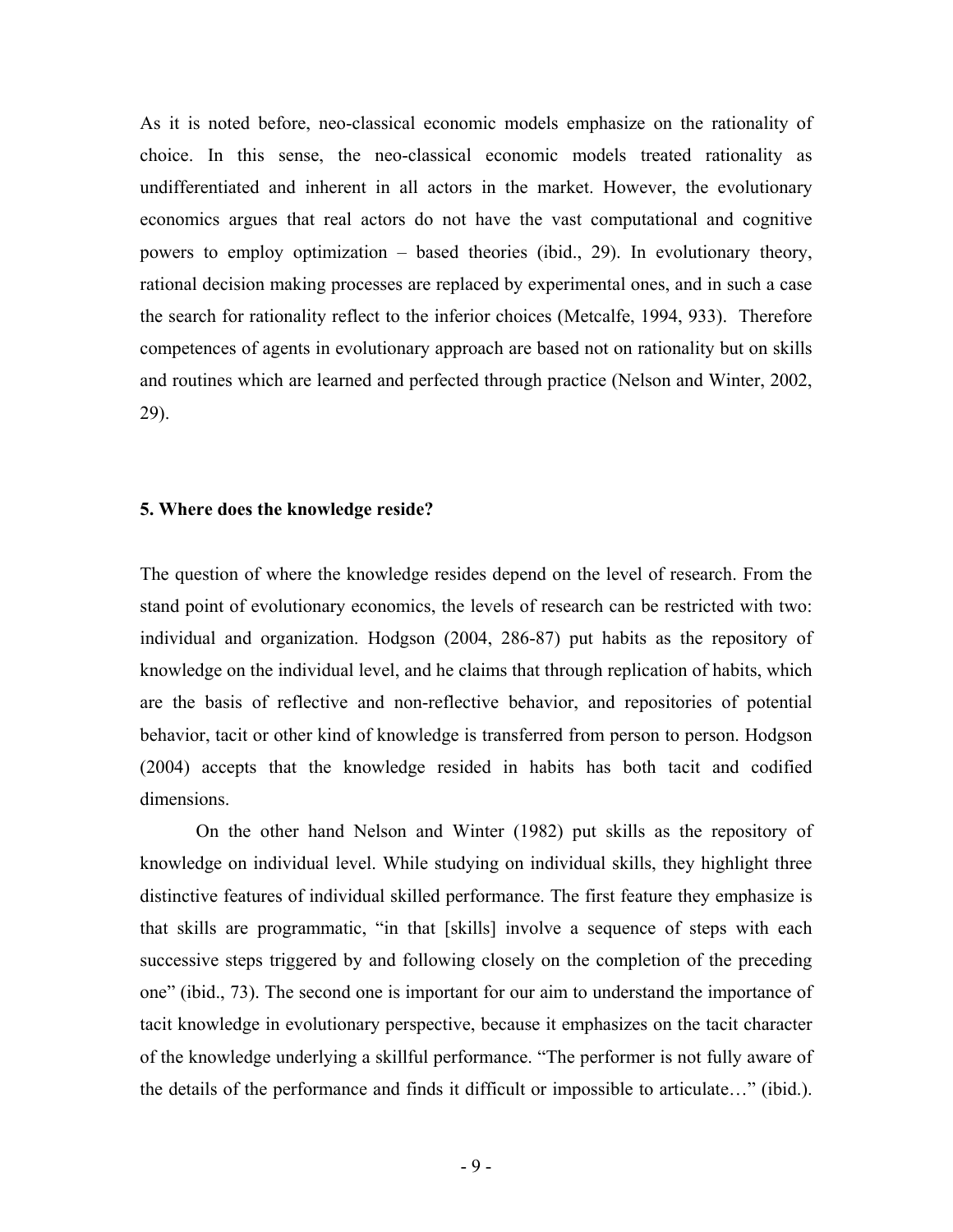The third feature stated by Nelson and Winter emphasizes that skills involve making numerous choices, however these choices are made automatically and without consciousness (ibid).

On the organizational level, it is commonly accepted that routines are the repository of knowledge (Metcalfe, 1998; Frasman, 1994; Hodgson, 2004; Nelson and Winter, 1982). In Nelson and Winter's analysis (1982, 73) routines are stated as the analogue of individual skills. Hodgson (2004, 290) emphasizes on that "routines are… manifestations of human cognition and interactions of individual minds", and tacit and other kinds of information associated with routine are important to understand how routines work, and are preserved and replicated.

## **6. Characteristics of knowledge embedded in routines**

The discussion of characteristics of knowledge embodied in routines needs a clear distinction made among knowledge characteristics. In the absolute framework of this paper, types of knowledge to be discussed will be limited with tacit and codified knowledge.

Tacit knowledge can be defined as "non-codified, disembodied know-how that is acquired via the informal take-up of learned behavior and procedures" (Howells, 1996, 92). As the most prominent author working on tacit knowledge, Michael Polanyi (1962, 49) emphasizes that "the aim of the skillful performance is achieved by the observance of set of rules which are not known as such to the person following them". He also adds that "rules of art can be useful, but they do not determine the practice of an art; they are maxims, which can serve as a guide to an art only if they can be integrated into the practical knowledge of the art" (ibid., 50). He emphasizes that rules of art cannot replace tacit knowledge (ibid). This quotation from Polanyi reflects to the importance and vitality of human action and practice in knowledge creation and the connection between practice and tacit knowledge.

As emphasized by Howells (1996, 95) tacitness of a knowledge is strictly related with direct experience. Tacit knowledge is situational and context specific (Howells,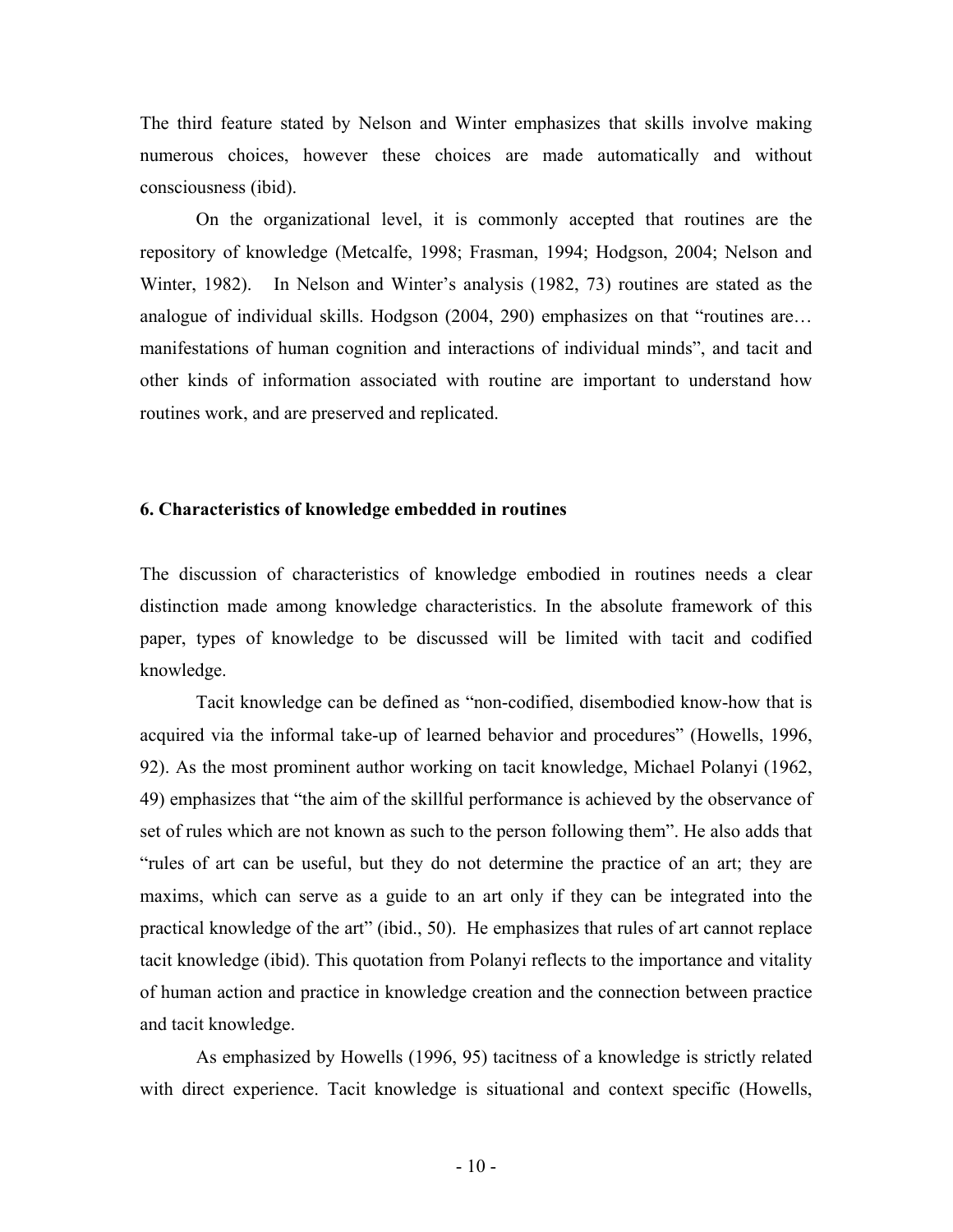2002, 876) and it represents disembodied know how that is not codified via artifacts (ibid., 872). Polanyi emphasizes on "tacit knowledge as an act of indwelling, the process of assimilating to ourselves things from outside" (ibid.). Nonaka (1994, 16) states two elements of tacit knowledge: cognitive and technical. Cognitive elements help human beings to form working models of the world. These models include paradigms, beliefs and viewpoints that provide perspectives to human beings to perceive the world. However technical elements of tacit knowledge are related to concrete know-how, crafts and skills which can be applied to specific contexts.

On the other hand, codified knowledge can be defined as know-how that is transmitted in formal systematic language" and it does not need direct experience to be acquired by an individual, and it can be transferred in blueprints, manuals etc. (Howells, 2002, 872). The importance of codified knowledge is mainly based on the advantages it provides to reduce the transmission cost of knowledge (Saviotti, 1998, 845) and to weaken the need for geographical proximity for the efficient knowledge transmission (Cowan, Jonard, Özman, 2004, 471).

Even though the definitions of tacit and codified knowledge may indicate a misperception regarding to the bi-polar distinction between these two types of knowledge, as stressed by Polanyi, tacit and codified knowledge are not divided but continuum between wholly codified and pure tacit form of knowledge, moreover the tacit knowledge is needed to interpret the codified one (Howells, 2002, 873). In a similar manner, Nightingale (1998, 693) emphasizes that tacit knowledge is the background to which codified transmitted information is compared.

A detailed analysis of routines in evolutionary economic models and the knowledge resided in routines supports the argument that there is no wholly codified and pure tacit knowledge in these models. Even codified, there is a tacit dimension of knowledge embedded in routines and this tacit side, in fact, constructs the basis of variety and selection processes in evolutionary economic models. In the next part, routines will be discussed in the extent of knowledge; and the importance of tacit and codified dimensions of knowledge in different processes of evolutionary economics, and in the competence building process will be detailed.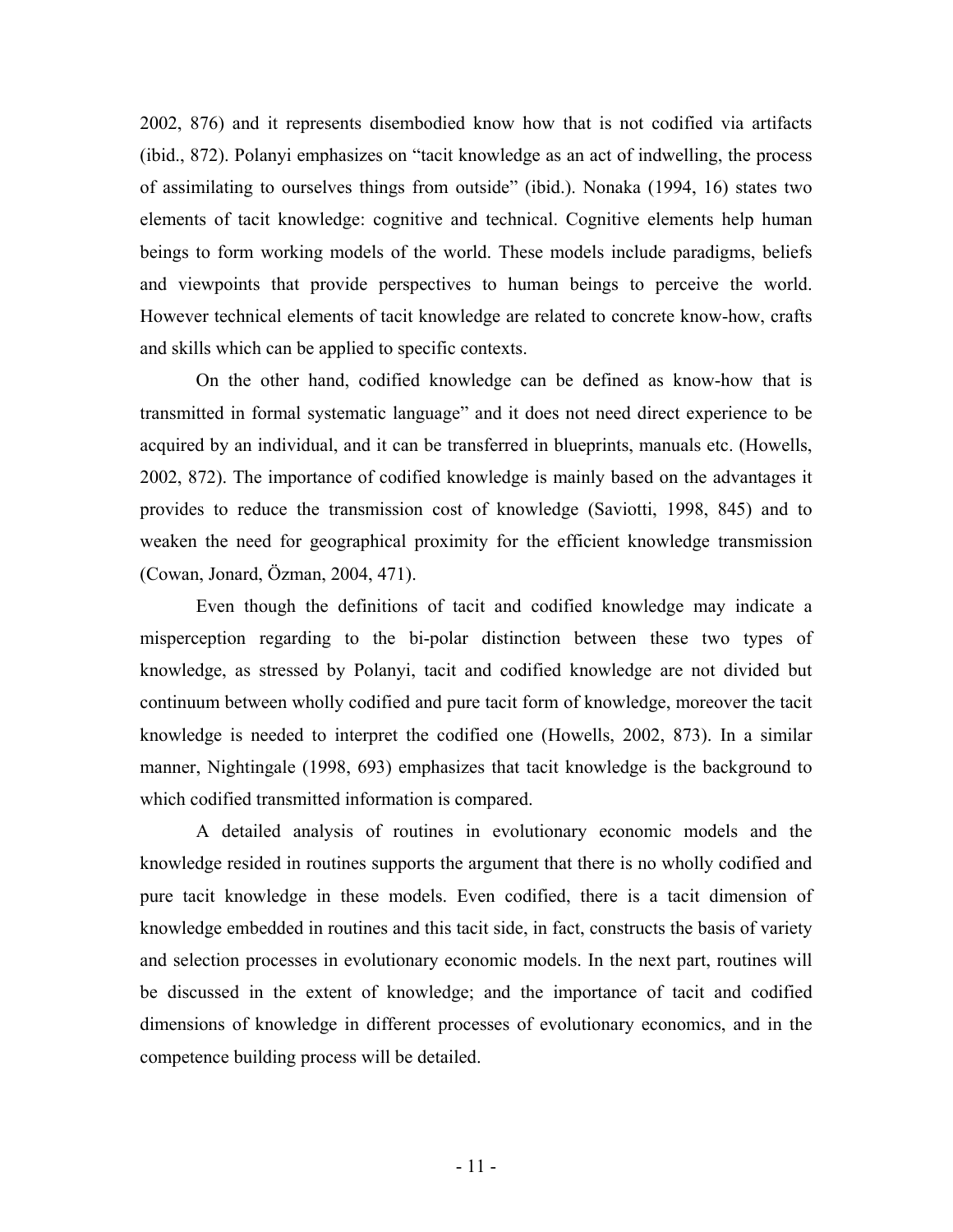## **7. Routines, knowledge, processes and firm competence**

As the analogue of individual skill, routine refers to "a repetitive pattern of activity in an entire organization" (Nelson and Winter, 1982, 97) and it is remembered by doing or practicing (ibid., 99). All members in an organization have some certain skills and routines, these set of skills and routines performed in an appropriate environment called as the "repertoire" of an organization member (ibid., 98). Any message coming from the environment in which the organization operates or from other organizational members is interpreted according to the selection and performance of an appropriate routine in the repertoire of the organization member (ibid., 100). Messages coming from inside or outside the organization require an interpretation in "a manner that is quite specific to the organizational context" (ibid., 102).

While making an analogue between individual skills and routines, which are specific to organizations, Nelson and Winter (1982) emphasize the tacit character of routines. Since they appreciate the role of routines and skills in interpreting messages and information coming from both inside and outside of organization, they deploy the tacit knowledge at the core of routines. They state that even if it is codified and articulated any message must be interpreted by the organization member, and "the internal language of communication in an organization is never plain English: it is a dialect full of locally understood nouns standing for particular products, parts, customers, plant locations, and individuals and involving very localized meanings for 'promptly', 'slower', 'too hot', and so on" (ibid.). In this way, it is very similar to the argument stated by Cowan et al. (2000, 225) that information written in a code can only perform the functions embodied in it when people are able to interpret the code, and the "context –temporal, spatial, cultural and social- becomes an important consideration in any discussion of codified knowledge".

Nelson and Winter (1982, 103) does not ignore the codified knowledge, and analyze it with the terms of "list of ingredients" and "recipe" levels. However they emphasize that an organization's actual productive performance does not depend on the acquisition of all the ingredients, "even if it also has the recipe" (ibid., 104). According to them, the central component of productive organizational performance is coordination,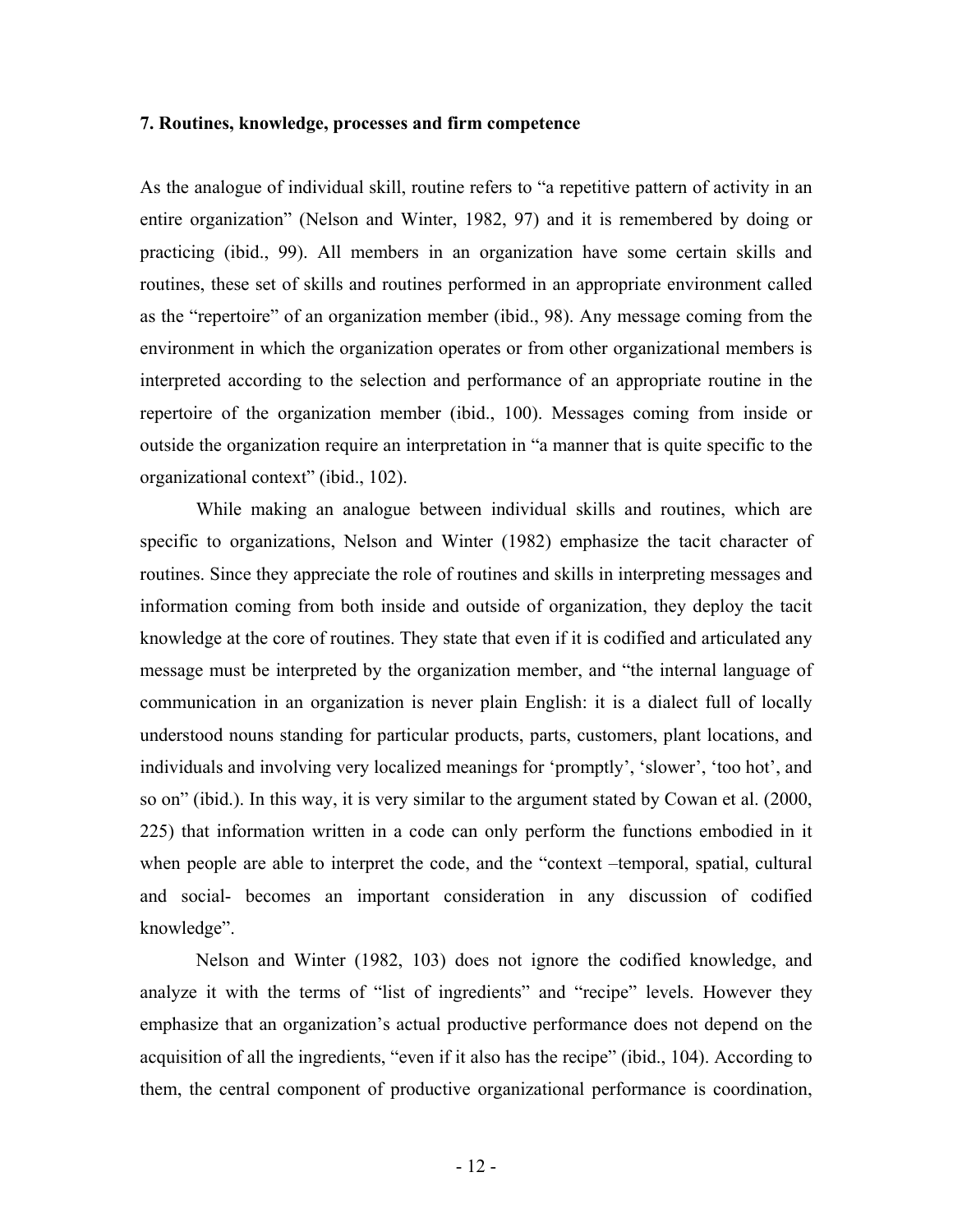and coordination is carried out by individual members who know their jobs, correctly interpret and respond the messages they receive (ibid.). In a similar way they argue that 'blueprints' are only a small part of organizational routines that are needed to carry out an efficient production performance. Furthermore, according to them, after the routines are set in memory by using and performing, blueprints are not necessary to keep, they are useful in the case of a problem in routines (ibid.)

Dosi (1998, 1125) emphasizes that innovation is a problem-solving activity, and solution to a problem requires a knowledge base which involves both tacit and codified knowledge, and "each problem solving activity implies the development and refinement of models and specific procedures" (ibid., 1127). These models and procedures are called by Dosi as "technological paradigms", in reference to Kuhn's (1962) "scientific paradigms". As emphasized by Nonaka (1994, 16) paradigms, beliefs and viewpoints are the cognitive elements of tacit knowledge, and in reference to paradigms, knowledge base needed to solve problems has an undeniable tacit dimension. Therefore, routines, as an established problem-solving activity at core, involve a tacit dimension; routines are needed to understand, and interpret the outside world and automatically response to the changes coming from outside in a pre-established pattern of behavior.

However routines are not mere patterns of behavior; however they are the storage of behavioral capabilities and capacities (or 'repertoire' in Nelson and Winter's analysis), they are shaped in time, and as a consequence of past experiences and trial-and error. This indicates and explains varieties between different organizations and different firms. Thus, the sources of variety in evolutionary economic models are routines and the knowledge embedded in these routines. Of course, the knowledge resided in routines involve both tacit and codified dimension, however since tacit knowledge is much more difficult to replicate and diffuse, the variety is basically as a consequence of tacit dimension; and without tacit dimension, it is impossible for codified knowledge to be interpreted. They are, in this sense, complementary and continuous. On the other hand, routines may be equated to competences of a firm which determine the capability of that firm to compete with its rivals in the market, and to adapt itself according to new conditions in its environment. Therefore, competences work as the determinants of selection process in evolutionary economic models.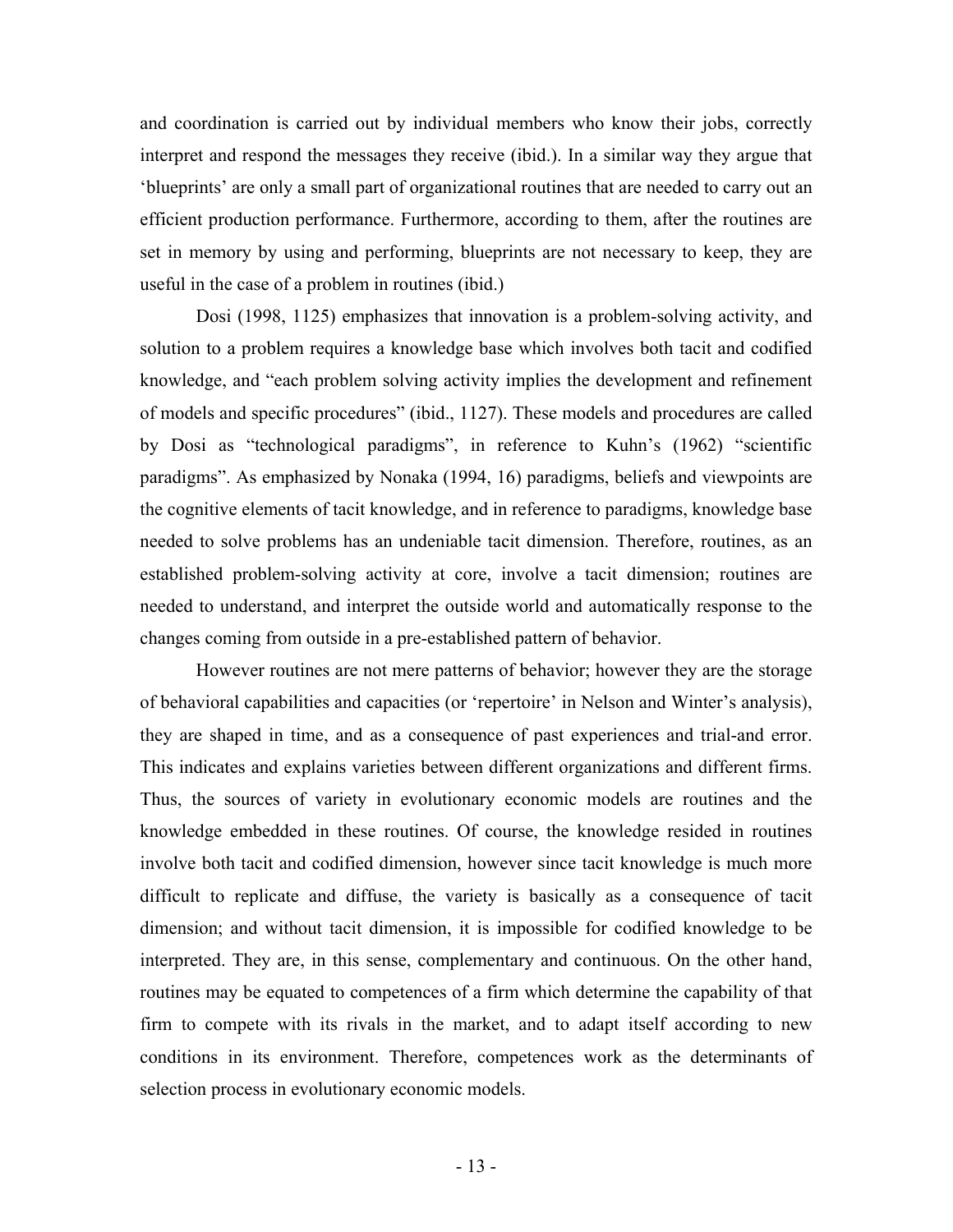Metcalfe (1998, 30) argues, as similar to Hodgson and Knudsen (1994, 31), that what is replicated, and hence inherited is routines and practices. The knowledge, tacit or codified, is transferred and replicated via routines and practices in which it resides. However copying process is not always perfect and it is expected to have some errors in the replication process. In fact these errors increase the variety; some favorable errors are added to the routines whereas unfavorable ones are forgotten (ibid.). These trial-anderror attempts support the idea of path-dependency. Since beliefs are depended upon past experience and all these trial-and-error attempts, beliefs give rise to the possibility of path dependence (ibid., 36-37). If beliefs are taken into account in any model, tacit knowledge should also be intrinsic to that model. Here, it can be claimed that choices are also based on beliefs, and so they are not taken as a consequence of perfect information but of the knowledge which is tacit at core.

Nelson and Winter (1982, 83) emphasize that as a part of skill, choice is not always a conscious behavior. Hence, it can be argued that our choices in many situations based on our tacit knowledge. They give the skillful act of driving in their book to illustrate how choices are not, in general, consequences of deliberate act but automatic actions. They introduce the term of "programmed choice" to define the choice made during a skillful performance. They state that the novice really chooses not to drive off the edge of the road but "the skilled driver does not (deliberately) choose to keep the vehicle on the road, but merely accomplishes this result incidental to a choice to exercise his driving skill for the purpose of getting from one place to another" (ibid.).

Consequently, it can be stated that routines are crucial for the processes (variety, inheritance, selection, replication and interaction) in the evolutionary economic models. They are also the repository of knowledge, tacit or codified. However, the knowledge embedded in routines is not pure tacit or wholly codified, it has both tacit and codified dimensions. Therefore, the knowledge in evolutionary economic exclude the idea of bipolar distinction between these types of knowledge; instead evolutionary economic models offer a new model of knowledge, in which tacit and codified knowledge are not two extremes of the same linear definition or subcategories of a taxonomy, in which they are relational, continuous and complementary processes. They are not differentiated from each other. Even codified, knowledge needs a tacit dimension to understand the codes of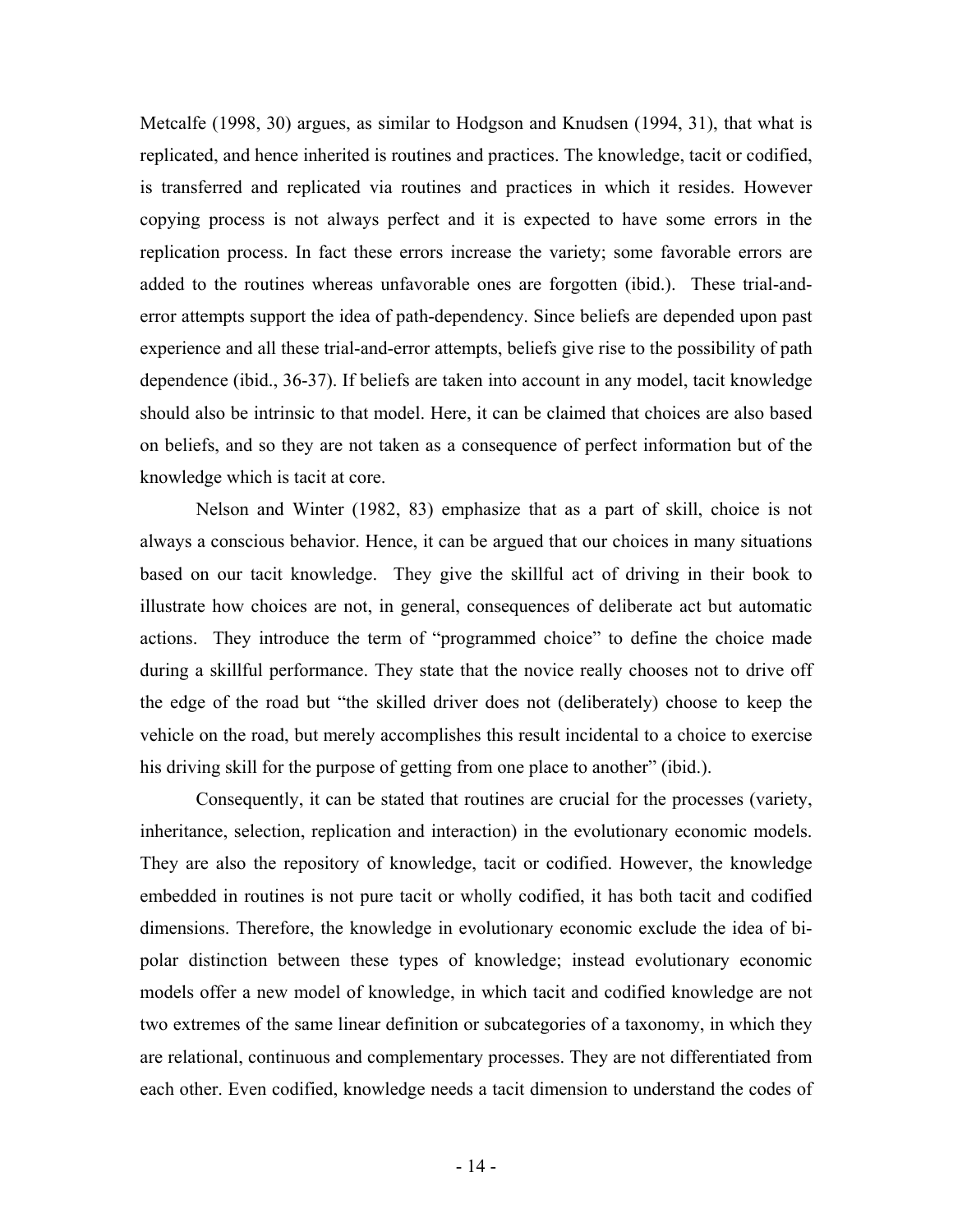codification and interpret it. McKelvey (198, 162) emphasizes that "the collective aspect of knowledge includes codified knowledge, which can be shared with skilled others". In this quotation the stress on "skilled others" presupposes the tacit dimension. In evolutionary economic models, tacit knowledge turns into codified knowledge and codified knowledge turns into tacit knowledge or improves the tacit dimension (ibid.,163).

# **8. Conclusion**

This paper was started with an attempt to clarify the differences between knowledge and information. The aim of this attempt, in fact, is to reclaim and emphasize the fundamental deviations of evolutionary economics from neo-classical economic models. I personally believe that on the basis of the theoretical implications of evolutionary economics, understanding the notion of knowledge, and its role in evolutionary economic models is vital.

It was stated that, in contrast to neo-classical attempt to equalize information and knowledge, and to treat information as a commodity form (because it is embedded in capital goods) available to every agent in the market, evolutionary economic models prefer to make a distinction between knowledge and information. In these models, information is interpreted via knowledge, and knowledge is embedded in human action, namely routines and it is connected to memory. Therefore in evolutionary models, knowledge is seen as dynamic and path dependent. It is path dependent because routines change continuously in a trial-and-error process, and the experiences collected through this process determines future routines. Since knowledge is embedded in routines and, routines are, in the simplest way, a problem-solving activity, routines are paradigmatic, and hence, likewise paradigms, beliefs and viewpoints have a tacit dimension. Furthermore, this tacit dimension constructs the core of a routine and the knowledge embedded in this routine, even codified the embedded knowledge has a tacit dimension at least to interpret codes and understand the codified knowledge.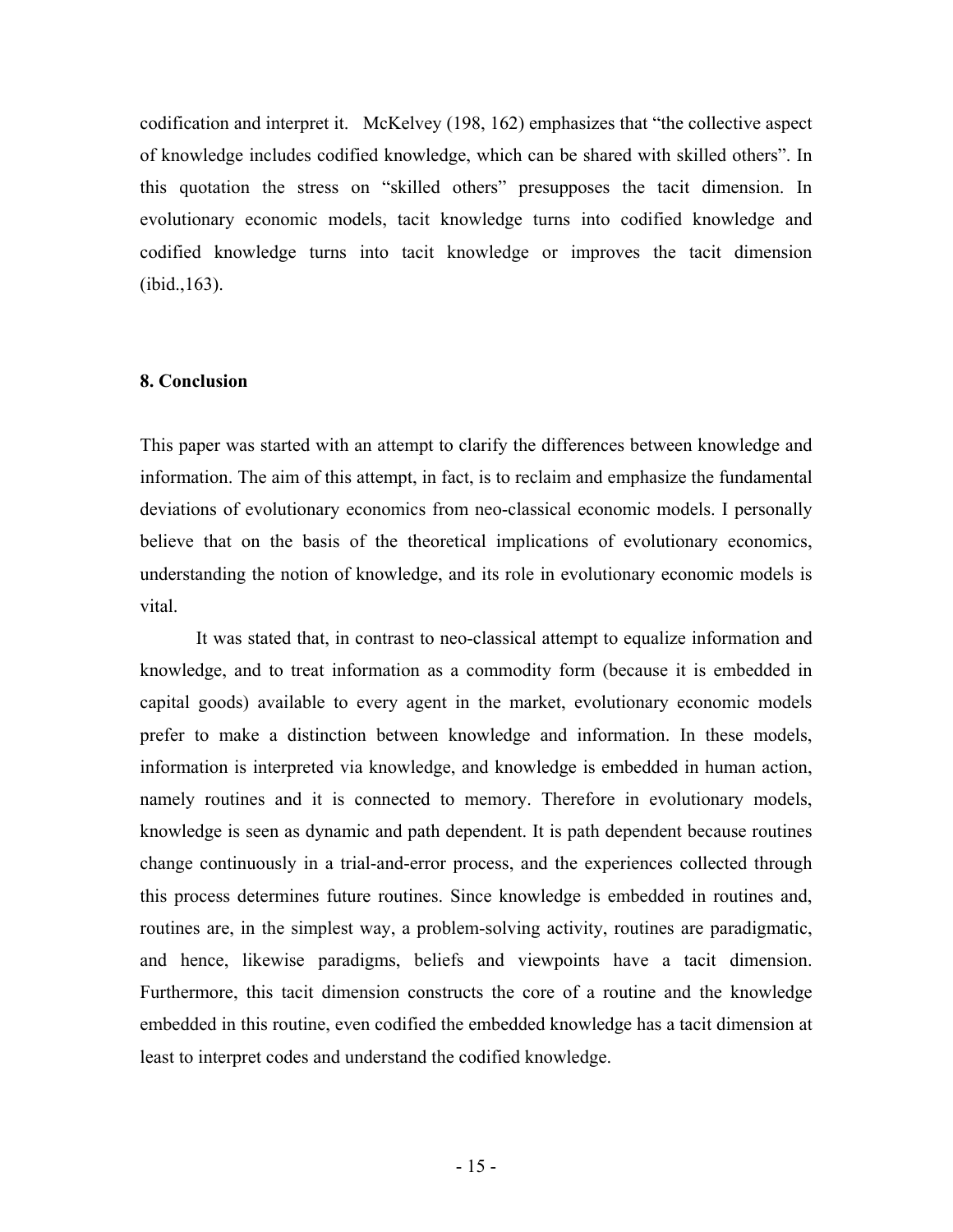In the last parts of this paper, the interrelatedness of codified and tacit knowledge was emphasized. The fact is that, in evolutionary economic models, it is impossible to separate codified knowledge from the tacit one, and moreover tacit and codified knowledge feed back each other. They are, at the same time, continuous. The distinction between the codified and the tacit is not bi-polar, evolutionary perspective appreciates that there is no wholly codified and pure tacit knowledge, instead the knowledge resides between these two polar, and therefore the degree of tacitness vary among individuals and organizations.

Consequently, how knowledge is defined and resided in the general economic structure from the perspective of evolutionary economics, have some strong theoretical implications, especially to understand how knowledge is diffused, how firm competences are built and what determines the variety among firms in the market, how selection mechanism works, etc. On the other hand, the analysis of knowledge from evolutionary perspective has also strong practical implications. This analysis is capable to open the way for the researches which focus on the real conditions of knowledge creation, accumulation and diffusion on the firm level as well as industrial and national levels. The understanding of knowledge and its tacit and codified processes provide evolutionary economic models a strong guidepost for further theoretical and practical studies.

#### **References**

- Asheim, B.T. and Coenen, L. (2005). Knowledge basis and regional innovation systems: comparing Nordic clusters. *Research Policy,* 34:1173-1190
- Boisot, M. and Canals, A. (2004). Data, information and knowledge: how we got it right? *Journal of Evolutionary Economics*, 14:43-67
- Cooke, P. (2002). *Knowledge economies: clusters, learning and co-operative advantage.*  London: Routledge
- Cowan, R., David P.A., Foray, D. (2000). The explicit economics of knowledge codification and tacitness. *Industrial and Corporate Change*, 9 (2): 211-253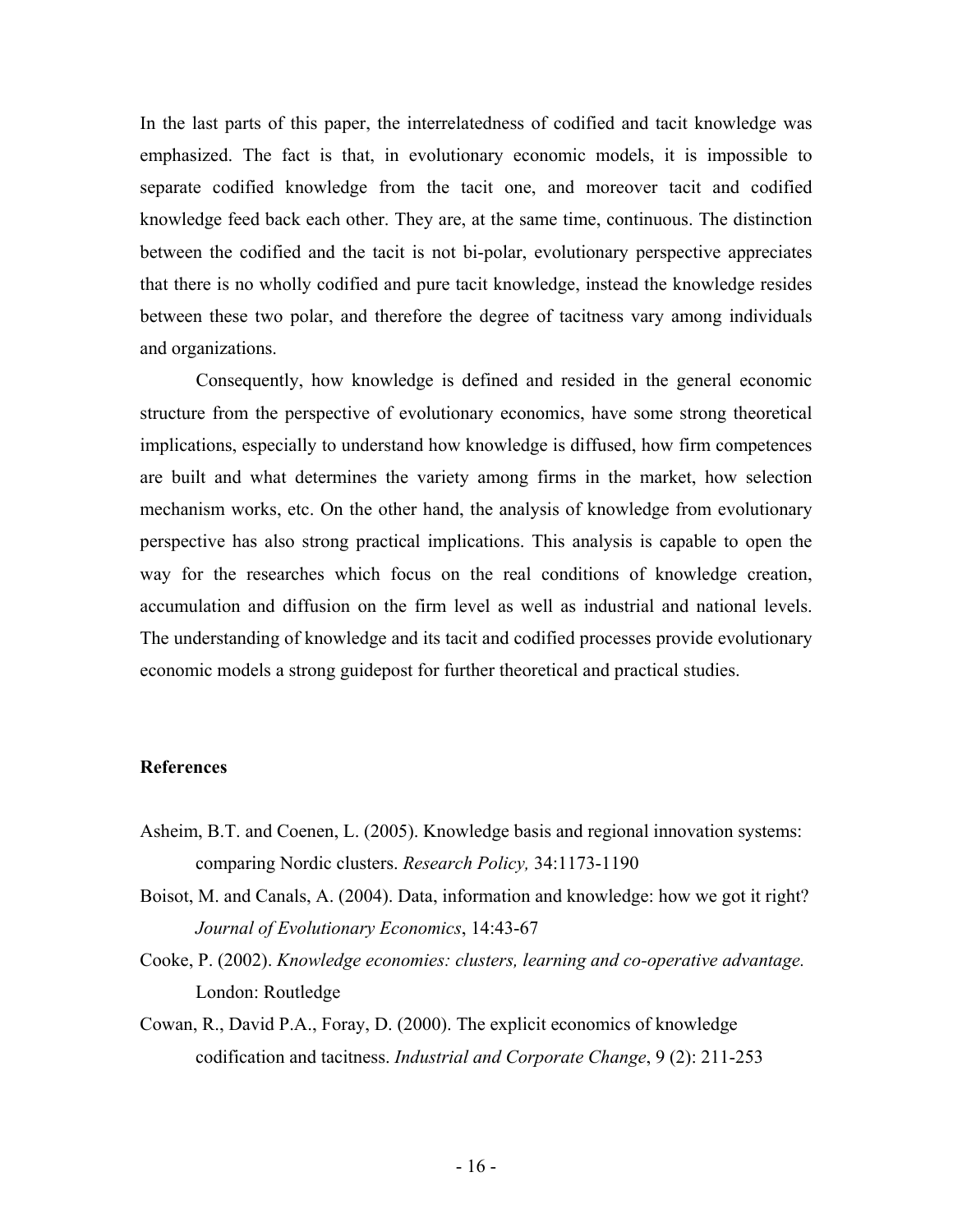- Cowan, R., Jonard, N., Özman, M. (2004). Knowledge dynamics in a network industry. *Technological Forecasting and Social Change*, 71: 469-484
- Dosi, G. (1988). Sources, procedures, and microeconomic effects of innovation. *Journal of Economic Literature*, 26 (3): 1120-1171
- Dretske, F. (1981). *Knowledge and the flow of information*, Cambridge, MA: MIT Press
- Dugger, W. M. and Sherman, H. J. (2000). *Reclaiming evolution*. London:Routledge
- Fransman, M. (1994). Information, knowledge, vision and theories of the firm. *Industrial and Corporate Change*, 3 (3): 713-757
- Hodgson, G.M. and Knudsen, T. (2004). The firm as an interactor: firms as vehicles for habits and routines. *Journal of Evolutionary Economics*, 14: 281-307
- Howells, J. (1996). Tacit knowledge, innovation and technology transfer. *Technology Analysis and Strategic Management*, 8 (2): 91-106
- Howells, J. (2002). Tacit knowledge, innovation and economic geography. *Urban Studies*, 39 (5-6): 871-884
- Nonaka, I. (1994). A dynamic theory of organizational knowledge creation. *Organization Science*, 5 (1): 14-37
- Klaes, M. (2004). Evolutionary economics: in defence of vagueness. *Journal of Economic Methodology*, 11 (3): 359-376
- Kogut, B. and Zanger, U. (1992). Knowledge of the firm, combinative capabilities, and the replication of technology. *Organization Science*, 3 (3): 383-397
- Kuhn, T. S. (1970). *The structure of scientific revolutions*. 2nd edition. Chicago: The University of Chicago Press
- Lambooy, J. (2005). Innovation and knowledge: theory and regional policy. *European Planning Studies*, 13 (8): 1137-1152
- Lazonick, W. (2002). Innovative enterprise and historical transformation. *Enterprise and Society*, 3: 3-47
- Lundvall, B. and Johnson, B. (1994). The learning economy. *Journal of Industry Studies*,  $1(2)$ : 23-42
- McKelvey, M. (1998). Evolutionary innovations: learning, entrepreneurship and the dynamics of the firm. *Journal of Evolutionary Economics*, 8: 157-175